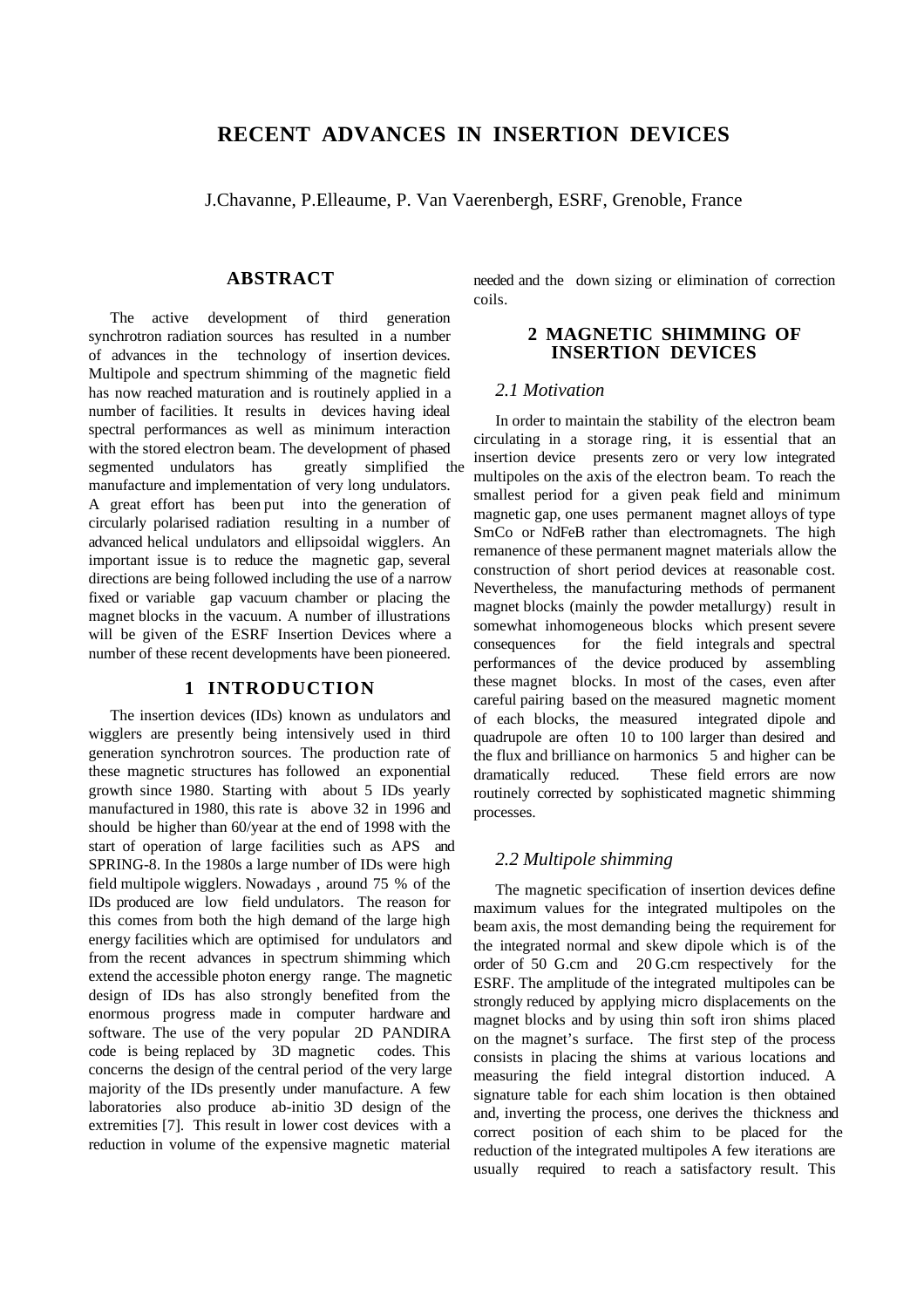

Figure 1: Horizontal and vertical field integral measured in the gap of 14 mm of an ESRF undulator (period 42 mm, N=38 periods) after shimming. The flatness of the curves as a function of the horizontal position ensure very low multipoles and small variations of these multipoles as a function of the magnetic gap.

#### *2.3 Spectrum shimming*

A second kind of field error is responsible for small fluctuations of the peak field and field profile from one period to the next. These errors are commonly called phase errors and result in severe losses of photon flux and brilliance on the high harmonic numbers. A phase or spectrum shimming can be applied to correct such errors. The principle is, in many aspects, similar to the multipole shimming. The figure of merit is, this time, the phase advance of each period which is locally increased or decreased by either moving a block vertically or placing a shim in a longitudinal position such that no field integral is induced while the phase is reduced. During the last three years the correction method has been clearly identified and applied routinely on many undulators [3], [4], [5]. Starting with a raw undulator including a rms. phase error of more then 10 degrees, it is possible to reduce it to below 2 degrees. As shown in Figure 2, the amplitude of the 15th harmonic of a 35 period undulator can be more than 80% of the ideal one expected from a purely sinusoidal field. Undulators are now produced with nearly ideal spectra. Note that spectrum shimming is made on the pessimistic hypothesis of a filament monoenergetic electron beam. The present performance reached by spectrum shimming is largely sufficient in view of the limitations imposed by the electron emittance and energy spread. As a result, the photon energy range covered by

spectrum shimmed undulators has been multiplied by 2, resulting in increasing use of undulators, whereas, a few years ago, wigglers were preferred devices.



Figure 2: Spectra of the harmonic #15 computed for an ESRF undulator ( period 46 mm, length 1.6 m and gap 20 mm). The plain curve corresponds to a spectrum shimmed undulator whilst the dashed curve corresponds to an ideal sinusoidal field. The calculations assume a filament mono-energetic electron beam of 6 GeV.

#### **3 PHASING OF SEGMENTED UNDULATORS**

The manufacture of long undulators is of particular difficulty because it is essential to achieve an accurate parallelism between the magnetic arrays positioned on each side of the electron beam. The supporting mechanical structure has to ensure the correct positioning of the magnetic arrays with a typical resolution of 1 micrometer. The longer the undulators, the more difficult the construction of the carriage. In third generation storage rings, the length of the straight sections is typically five meters. Two different strategies have been followed by different groups: the first consists in the fabrication of a single long undulator covering the total free length [6] , the second is based on the construction of several segments of one to two meters each. This second approach has been followed by ESRF and ELLETTRA because it strongly relaxes the required mechanical tolerances and significantly reduces the manufacturing costs. The main difficulty is the phasing of such segmented undulators. Although no simple phasing principle exists for hybrid undulators, solutions have been developed in the case of pure permanent magnet undulators. The most simple solution is shown in figure 3. The magnetic assembly is terminated with half length vertically magnetised magnet blocks. In order to properly recover the phasing between both segments, the half blocks have to be placed in contact [8] with no possible

shimming technique, known as multipole shimming, is presently routinely used in several laboratories [1], [2].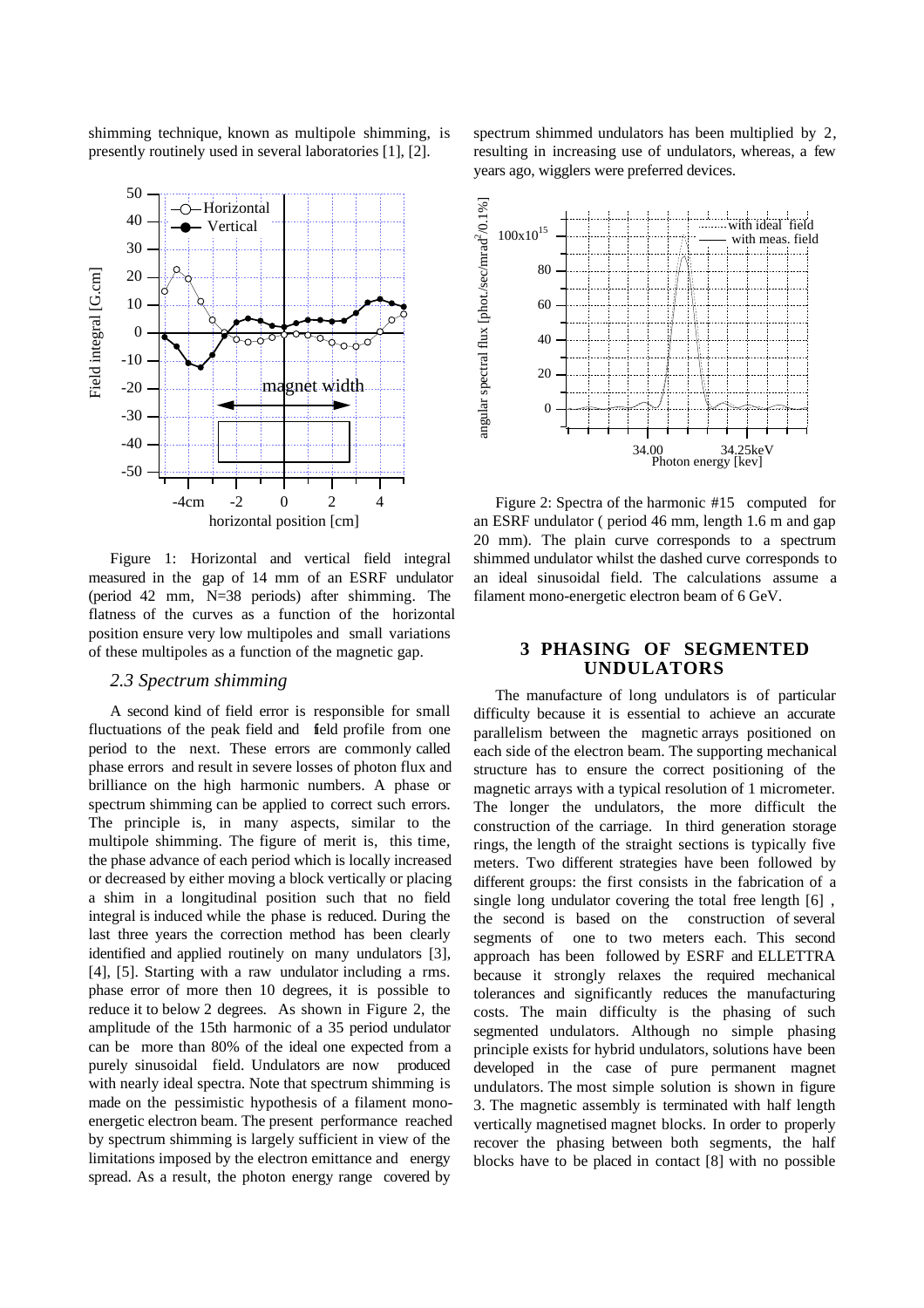independent gap control of the individual segments. If one want to keep the control of the gaps independent in each segment, some longitudinal separation between the undulator segments must be provided which, for a short period undulator, result in a localised phase error which reduces the flux and brilliance on the high harmonics. In addition, due to the non unit permeability of the magnet blocks, field integrals are generated at the undulator junction which varies as a function of the magnetic gap of each segment. For such phasing, an active correction method using coils have to be envisaged in order to compensate the field integral [6].



Figure 3: Conventional phasing of pure permanent magnet undulators. The last magnet block of each segment is a half block vertically magnetised. The arrows indicate the direction of the magnetisation.

An alternative to the conventional phasing has been developed at the ESRF in order to eliminate the problems described above [7]. The new structure for the end field part of each segment is shown in Figure 4. It includes special magnet blocks magnetised at 45 ° with respect to the vertical axis. The important feature is the non zero longitudinal separation of the segments for a perfect phasing. Typically, a separation of 6 mm is obtained for a 40 mm period. These phasing sections eliminate the phase error and reduce the field integral variation with gap by a factor three. In addition, it is less sentitive to longitudinal mis-positioning of the undulator segments by a factor 3 and allows a fully passive tuning of the magnetic gap independently on each segment .

# **4 POLARISATION**

Conventional planar field insertion devices generate radiation which is essentially linearly polarised in the plane of the orbit. Since 1990 significant developments have been carried out on exotic insertion devices capable of producing circularly polarised light with flexible polarisation. A number of different undulator and wigglers have been proposed and/or successfully operated to achieve this goal.



Figure 4: ESRF end field structure for the phasing of pure permanent magnet undulators. The vertical median plane between both segments is an antisymmetry plane. The optimum phasing is obtained with a segment separation of several millimetres.

#### *4-1 Undulators*

The production of circularly polarised radiation can be achieved using helical undulators.Various magnetic designs have been produced [9], [10], [11]. The common point between all these devices is the existence of at least one magnet array which is translated along the beam axis in order to modify the state of polarisation. The polarisation can be changed from circular left to circular right within a few seconds by the appropriate translation of a magnet block assembly. The most popular configurations concern the planar devices which can be installed with conventional vacuum chambers. Three such undulators are presently in extensive use at ESRF. At the present, the structure proposed by Sasaki has been adopted in the large majority of the facilities due to its mid-plane symmetry which ensures a minimum closed orbit distortion as a function of gap. However, harmonics higher than one cannot be used without breaking such symmetry. Recently, interest has been given to long period electro-magnet devices to produce such flexible polarisation with short flipping time [12].

# *4-2 Wigglers*

The production of circular polarisation at high photon energy ( above 20 KeV) cannot be achieved efficiently with helical undulators. For this purpose several kinds of special wigglers have been designed. Asymmetric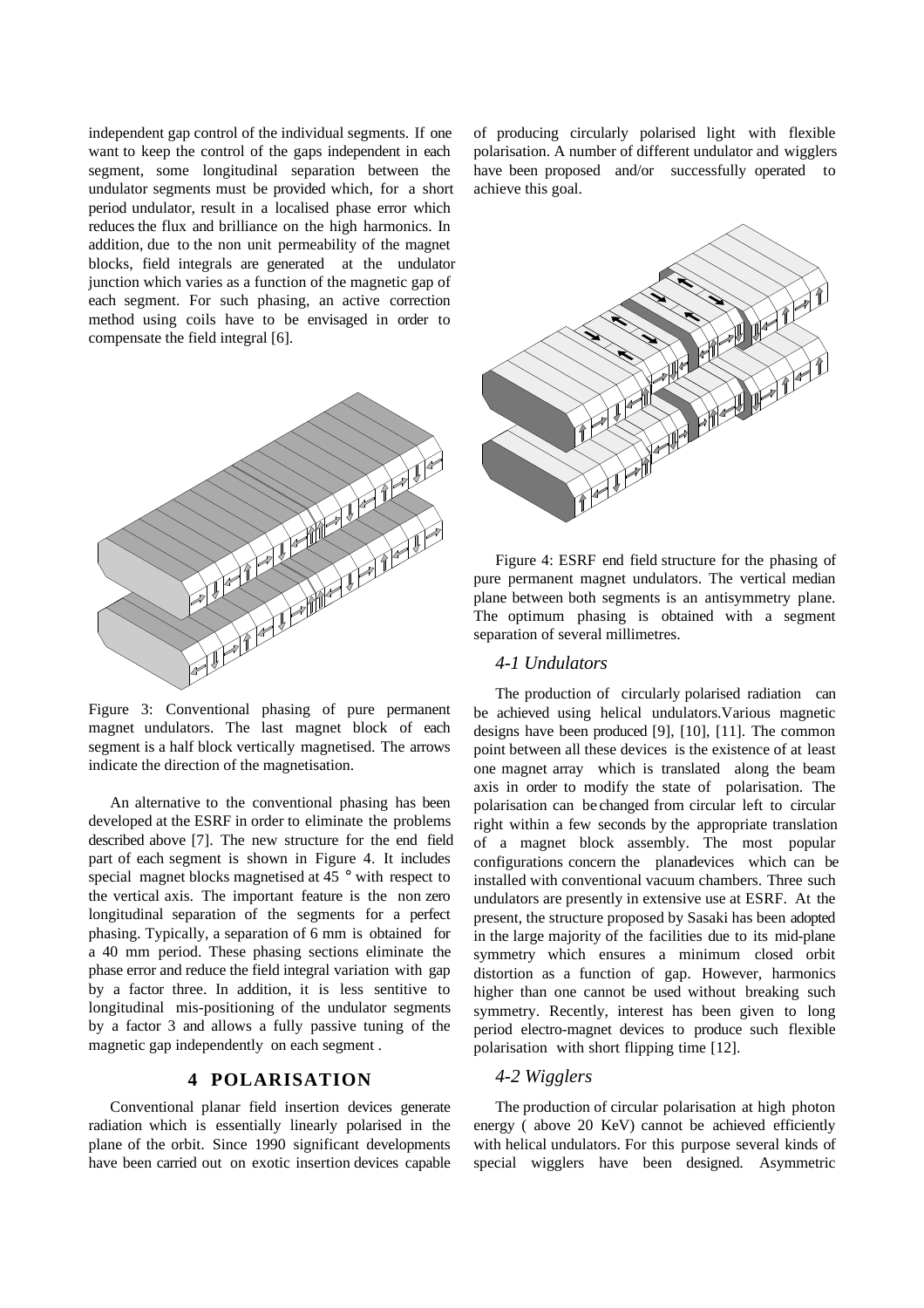wigglers [13], [14] have been built and successfully operated. In these devices, the magnetic field is not symmetric as shown on figure 5: large positive peaks alternate with negative one of smaller amplitude. As for bending magnet, the radiation in the orbit pane is linearly polarised, while it becomes right-handed (left-handed) circularly polarised if one collects the radiation at a sufficiently high energy from above (below) the orbit plane. The engineering difficulty associated with asymmetric wigglers is the control of the field integral which is induced by the asymmetry of the magnetic field. In this case, 3D magnetic design is essential. The use of an elliptical wiggler is another possibility [15], [16], [17] . It is derived from a conventional vertical field wiggler by adding a small horizontal field with same period phase shifted longitudinally by  $\pi/2$ . The radiation produced on the axis of such a device is strongly circularly polarised left or right depending on the sign of the horizontal field with respect to the vertical field . Because only a small horizontal field is required (associated K value of the order of one), an electromagnet AC structure can be envisaged. The benefit is a fast switching time between left and right circularly polarised radiation



Figure 5: Magnetic field of an asymmetric wiggler installed on the ESRF storage ring. The gap is 20 mm and the period of the device is 230 mm. The large asymmetry of the magnetic field allows the production of circularly polarised radiation away from the orbit plane.

# **5 SMALLER GAPS**

The very large majority of permanent magnet insertion devices are operated with the magnet block placed in air outside the vacuum. A vacuum chamber is placed inside the magnetic gap. This is the simplest and therefore most economical choice. It is also extremely flexible since it allows an easy replacement of the magnet array or ID without breaking the vacuum. Five meter long vacuum chambers allowing a magnetic gap as small as 11 mm have been installed at APS. This thickness is not far from the minimum tolerable by the electron beam compatible with a reasonable lifetime. A penalty is paid in the fixed gap chamber since the minimum magnetic gap operated is typically 4 to 5 mm larger than the effective electron beam stay clear. These 5 mm originating from the material thickness, manufacturing process and alignment errors, can be important for short period undulators aimed at producing a high energy of the fundamental for a given electron energy. With a variable gap chamber the free aperture for the electron beam can be adapted to the operation mode of the ring. Gaps as small as 6 mm have been reached [18], [19]. One device of this type has been in operation at the ESRF since January 1995. The manufacture of such vacuum chambers is complicated and it is a challenge to build undulator segments longer than one metre. Another possibility is to place the permanent magnet blocks inside the ultrahigh vacuum [20]. The magnetic gap can therefore be identical to the electron beam stay clear. However, there are serious engineering difficulties to overcome. They include a proper coating of the magnet block to limit the degassing, a baking temperature limited to 130 ° to avoid a demagnetisation of the permanent magnet blocks and possible lateral Higher Order Modes resonances and electrical continuity to avoid excessive heating by the return current of the chamber. SPRING-8 is presently producing a large number of such in vacuum undulator.

# **6 CONCLUSION**

Undulators produced nowadays have residual negligible field errors both in terms of multipoles and spectra. Producing flexible circularly polarised radiation is becoming routine in a number of laboratories. Large efforts in the development of high quality insertion devices have been produced in a number of facilities. The transfer of this knowledge to industry is an important issue in the near future.